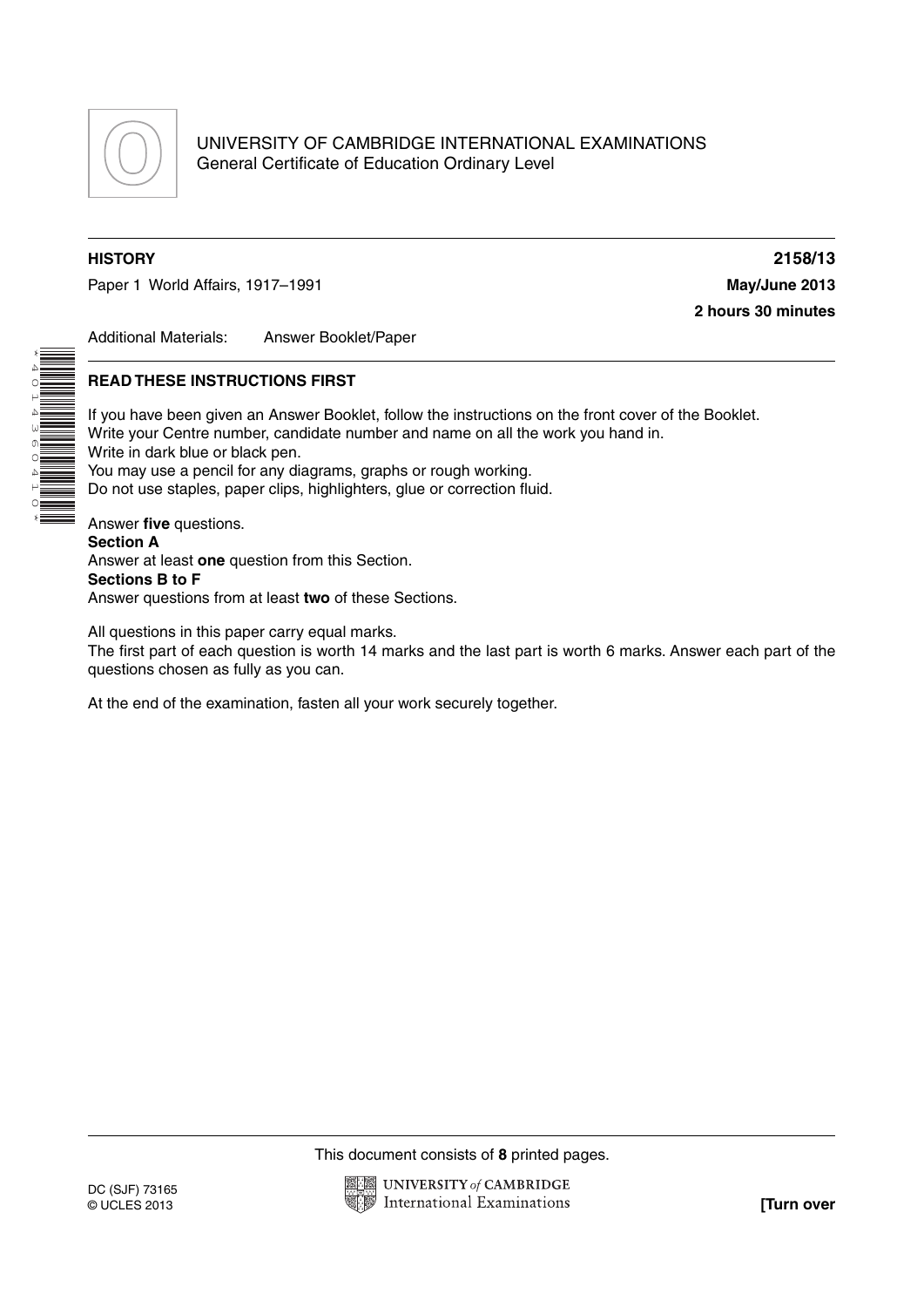## **Section A**

**2**

# **International Relations and Developments**

- **1** Show how each of the following countries was affected by the Paris peace settlement of 1919–20:
	- **(a)** Czechoslovakia;
	- **(b)** Poland;
	- **(c)** Yugoslavia.

Why did the settlement of 1919–20 cause problems in these countries?

- **2** Describe the arrangements made in 1919–20 for the administration under the League of Nations of the former colonies of:
	- **(a)** the Ottoman Empire;
	- **(b)** Germany.

How successful were the British and French mandates during the 1920s and 1930s?

- **3** Describe **three** of the following features of the early part of the Second World War:
	- **(a)** the conquest of Poland;
	- **(b)** the defeat of France;
	- **(c)** the evacuation from Dunkirk;
	- **(d)** the Battle of Britain;
	- **(e)** Operation Barbarossa.

How do you explain the general success of Nazi Germany during the first two years of the Second World War?

- **4** Describe the part played in the Cold War by each of the following:
	- **(a)** Harry S. Truman;
	- **(b)** Josip Broz (Tito);
	- **(c)** Nikita Khrushchev.

How important was the role of China under Mao Zedong in the Cold War?

**5** Outline the main features in the government of Vietnam and the fighting there during the years 1954–65.

How important was the My Lai massacre in bringing about the withdrawal of the United States from Vietnam?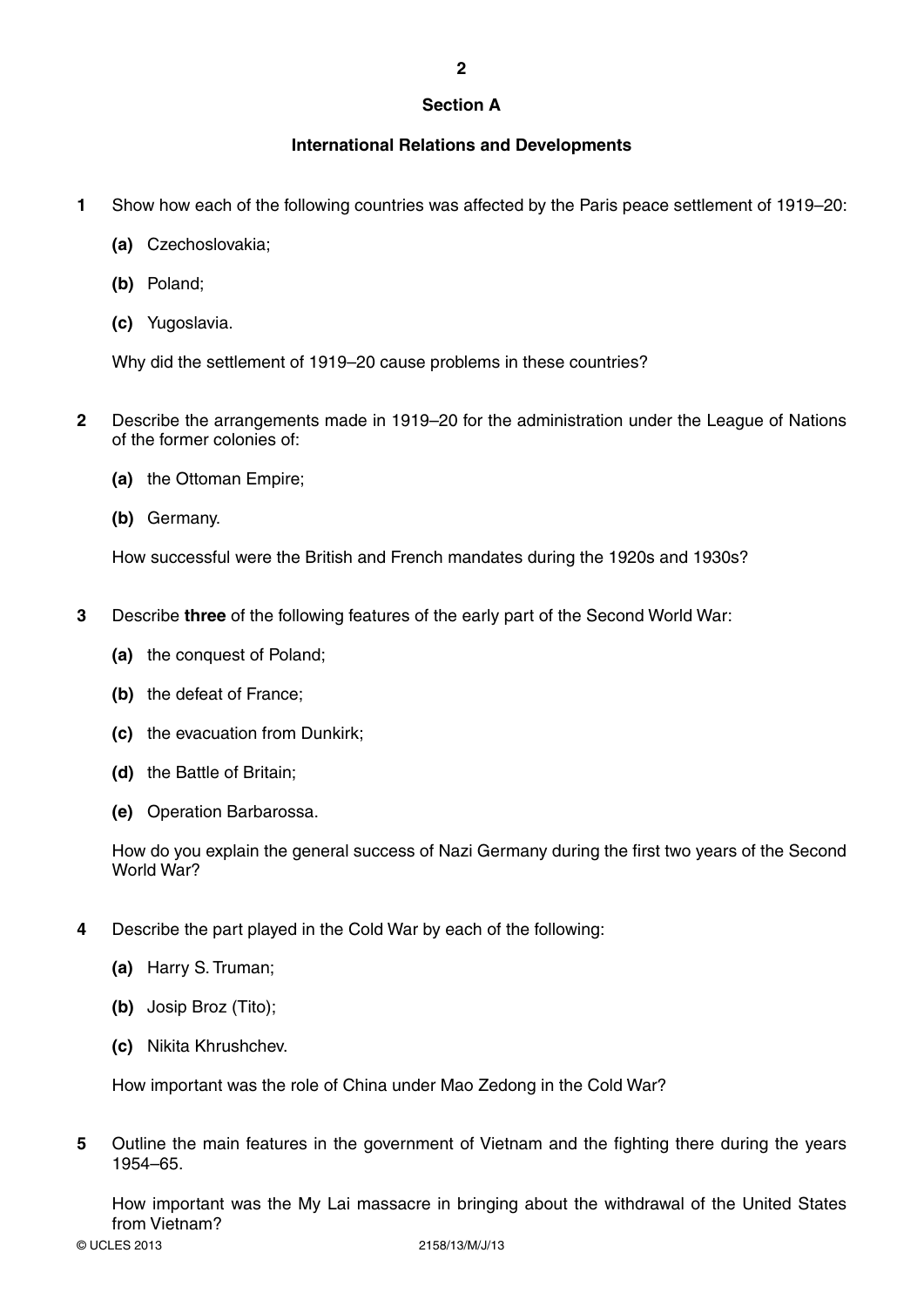## **Section B**

**3**

#### **Western Europe**

- **6** Describe **three** of the following events in the early history of fascism in Italy:
	- **(a)** the formation of the Fascist party (1919);
	- **(b)** the occupation of Fiume (1919–21);
	- **(c)** land and factory occupations (1919–20);
	- **(d)** the March on Rome (1922);
	- **(e)** Mussolini's speech of January 1925 .

How do you explain the successful control that Mussolini asserted during the later 1920s and the 1930s?

- **7** Describe:
	- **(a)** the tactics Hitler used in 1933–34 to gain control of Germany;
	- **(b)** his policies in the remaining years of the 1930s that enabled him to extend this control.

Why was it so difficult for Germans to oppose Hitler during these years?

**8** Describe Italy's involvement in the Second World War during the years 1940–45.

Why did many Italians turn on their former German allies after the fall of Mussolini in 1943?

**9 Either (a)** Give an account of the main domestic policies pursued by the National Government in Britain during the 1930s.

> Why was unemployment lower at the end of the 1930s than it had been at the beginning?

**Or** (b) Give an account of the main domestic policies pursued by the Conservative governments during the years 1951–64.

Why did the Labour party win the 1964 general election?

**10** Outline the development of the movement for unity among the countries of Western Europe from the formation of the Organisation for European Economic Cooperation (OEEC) in 1948 to the enlargement of the European Economic Community (EEC) in 1972.

Why did President de Gaulle oppose British entry during the 1960s?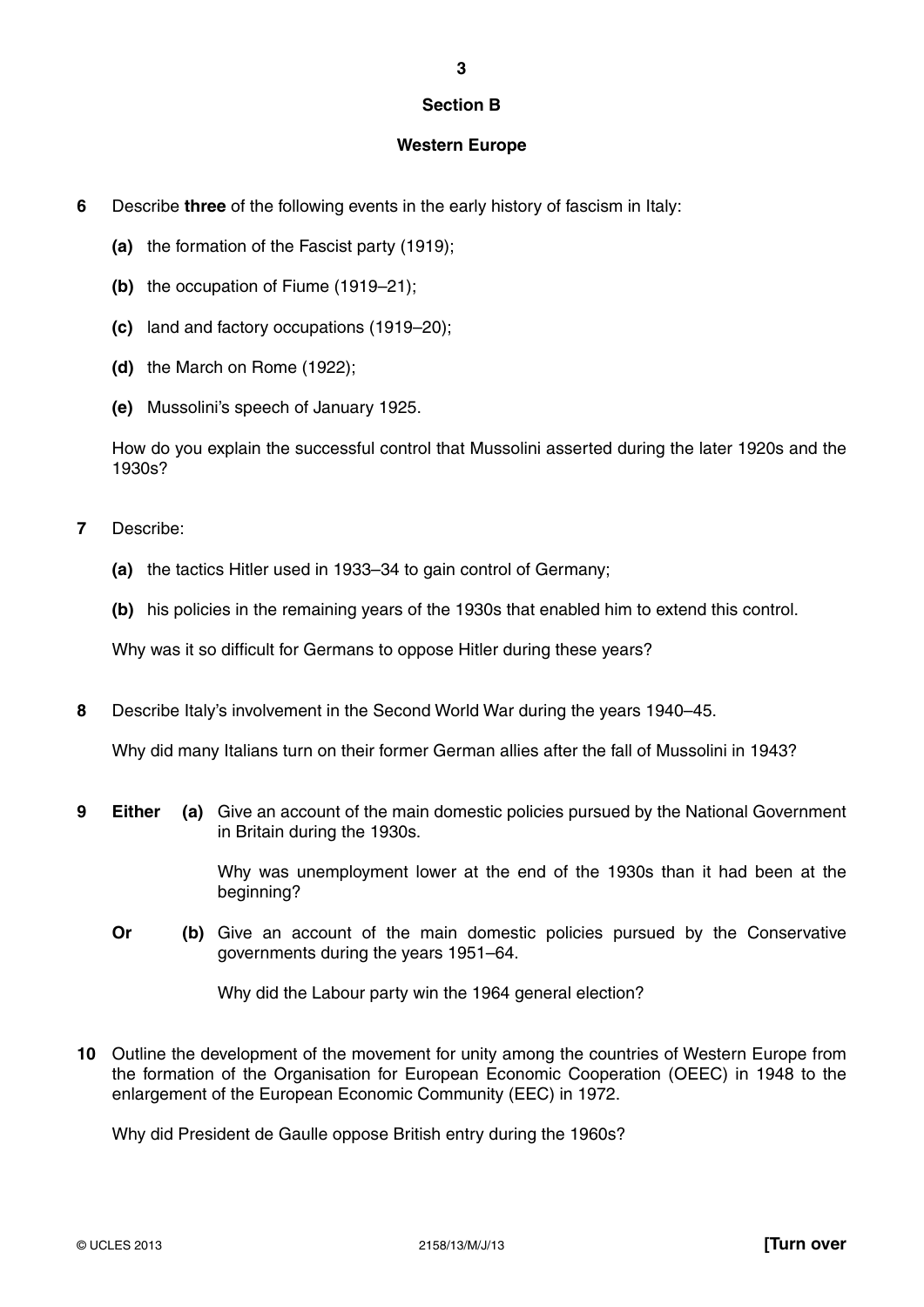# **Section C**

## **The Americas**

**11** 'A decade of advantage for some and disadvantage for others.' Write an account of life in the United States during the 1920s with reference to this description.

Why were the issues surrounding the Sacco and Vanzetti trial of such importance in the history of the United States?

- **12** Describe each of the following features of Franklin Roosevelt's New Deal:
	- **(a)** the Tennessee Valley Authority;
	- **(b)** the National Recovery Administration;
	- **(c)** the Agricultural Adjustment Act;
	- **(d)** the Social Security Act.

How far is it true to say that the New Deal left many problems untouched within the United States during the 1930s?

**13 Either (a)** 'Dominated by one family: the Peron family.' Write an account of the history of Argentina during the years 1946–76 in the light of this description.

Why were many people in Argentina opposed to the influence of the Peron family?

- **Or** (b) Give an account of the policies pursued by each of the following as rulers of Chile:
	- **(i)** Salvador Allende;
	- **(ii)** Augusto Pinochet.

How do you explain the fall from power of each of these men?

- **14** Describe **three** of the following in the history of the United States:
	- **(a)** the Montgomery bus boycott (1955–56);
	- **(b)** the events at Little Rock in 1957;
	- **(c)** the assassination of President Kennedy (1963);
	- **(d)** the Watergate break-in (1972);
	- **(e)** the women's movement during the 1960s.

How far might it be claimed that Lyndon Johnson (1963–69) was one of the great presidents of the United States?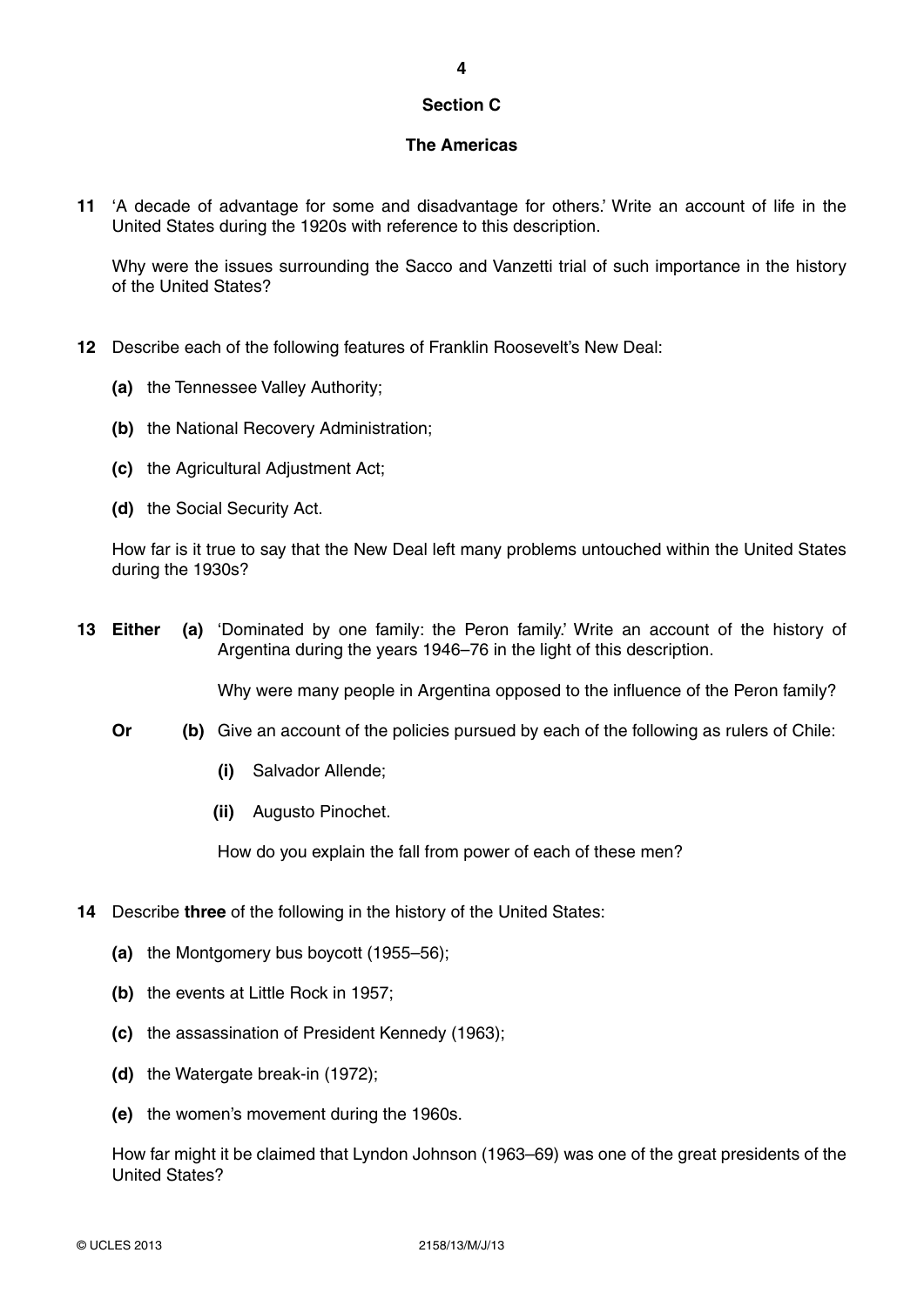- **15** Describe how governments of the United States during the 1970s and 1980s dealt with issues concerning:
	- **(a)** oil supply;
	- **(b)** international disarmament.

How do you account for the Republican dominance of the presidency during these years?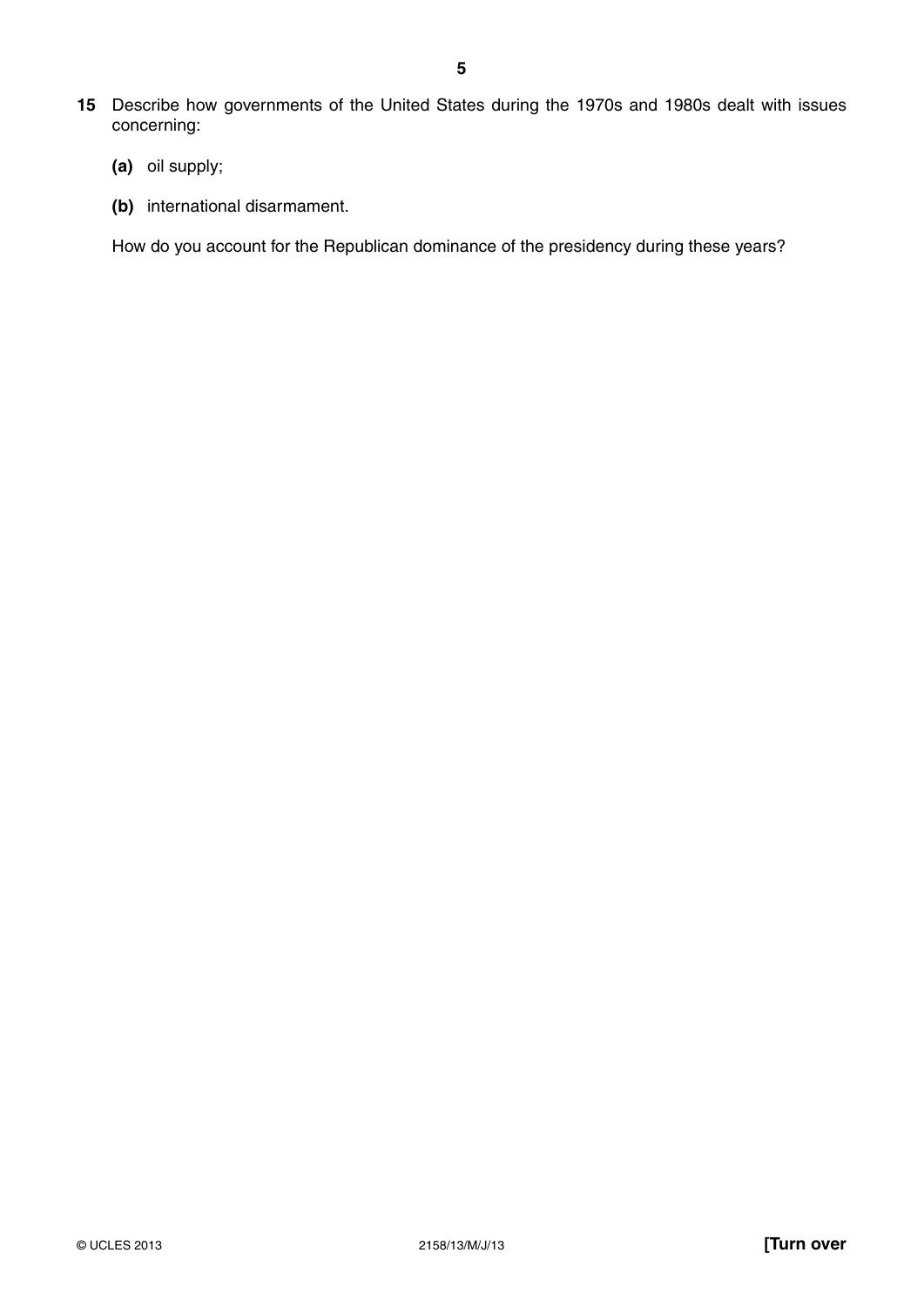## **Section D**

## **The Soviet Union and Eastern Europe**

- **16** Describe the part played by **three** of the following in Russia during the course of 1917:
	- **(a)** Kerensky;
	- **(b)** Kornilov;
	- **(c)** Lvov;
	- **(d)** Nicholas II;
	- **(e)** Trotsky.

Why did the Bolsheviks attempt to seize power in July 1917 fail?

- **17** Write an account of the following features in the history of the Soviet Union during the 1930s:
	- **(a)** industrial development;
	- **(b)** agricultural collectivisation.

How far did the strengths of the Soviet Union at the end of the 1930s outweigh its weaknesses?

**18** Describe the main features of the fighting within the Soviet Union and Eastern Europe from the events at Stalingrad in the winter of 1942–43 to the fall of Berlin in 1945.

Why was the Soviet Union so successful in the war during the years 1943–45?

**19** Describe the steps taken by Khrushchev to reform and modernise the Soviet Union.

Why did he fall from power in 1964?

**20** Give an account of the history of Hungary during the years 1945–91.

How do you explain the failure to remove Soviet control of Hungary in 1956 and the success towards the end of these years?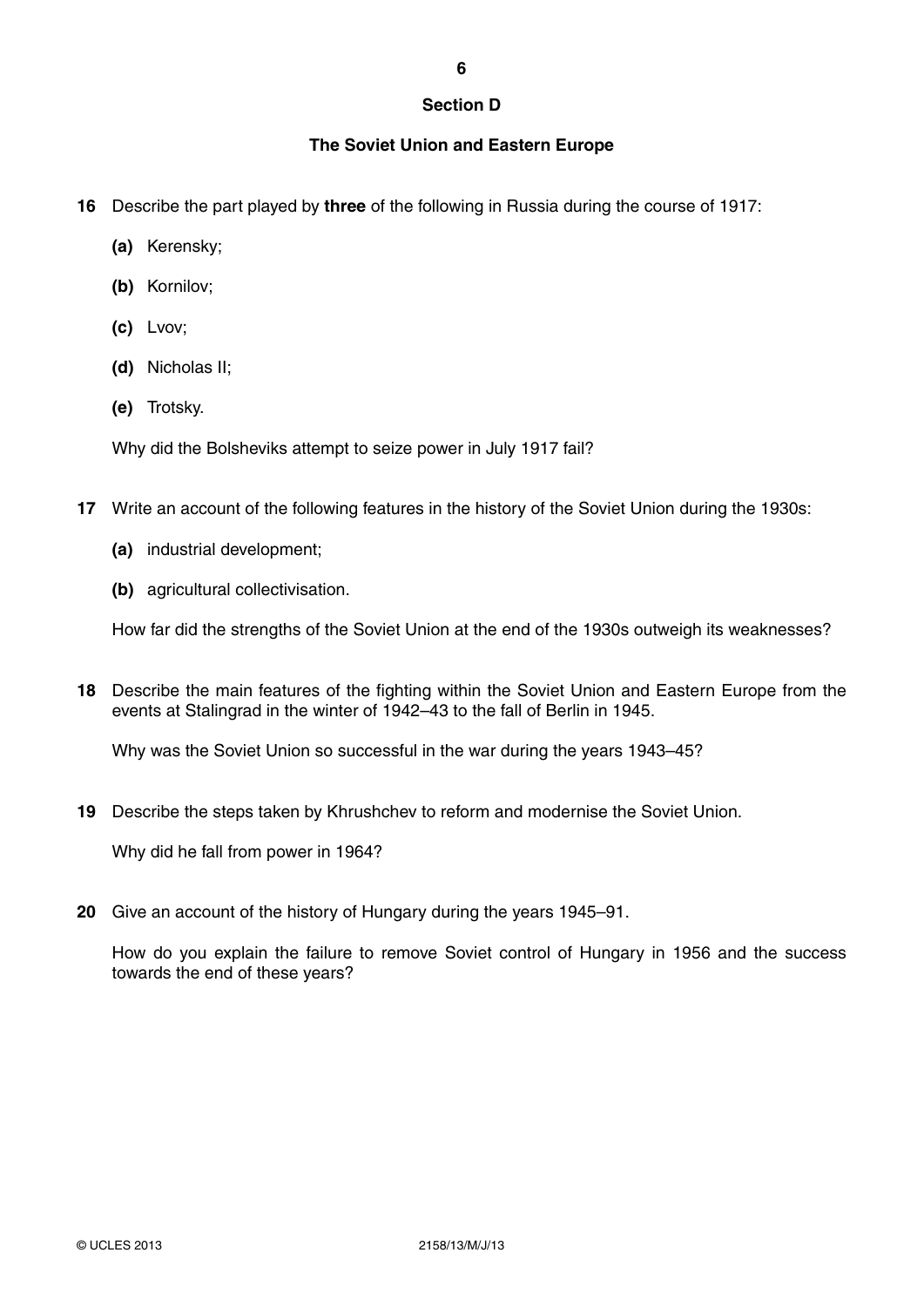#### **Section E**

# **Africa and the Middle East**

- **21** Show how Mustafa Kemal (Ataturk) developed the 'nationalist revolution' in Turkey, which he began in 1919, by:
	- **(a)** his military campaigns in Turkey;
	- **(b)** his relations with foreign powers;
	- **(c)** his domestic policies in the 1920s and 1930s .

Which description best fits him: reformer or dictator? Give reasons for your choice.

**22** 'Warfare and peace.' Show how events in Arab–Israeli relations during the 1960s and 1970s followed this pattern.

To what extent were Arab–Israeli relations affected by the policies of countries outside the Middle East during these years?

**23** Describe the style of colonial government to be found in Kenya just after the Second World War and outline the events – both in Kenya and elsewhere – that led to independence in 1963 .

To what extent were hopes for domestic development after independence frustrated during the rule of Kenyatta (1963–78)?

- **24** Write about **three** of the following features of African history in the years since the Second World War:
	- **(a)** the independence of Ghana (1957);
	- **(b)** the Hola Camp atrocities (1959);
	- **(c)** the Igbu in Nigeria during the 1960s;
	- **(d)** the Unilateral Declaration of Independence by Rhodesia (1965);
	- **(e)** the Arusha Declaration (1967).

To what extent is it true to say that independence was granted too soon to some African colonies?

**25** With reference to the years from 1948 to the late 1970s, show how Nationalist governments in South Africa imposed a policy of apartheid on the country. Show how the policy provoked resistance during these years.

How true is it to suggest that the government concessions of the 1980s were 'too little, too late'?